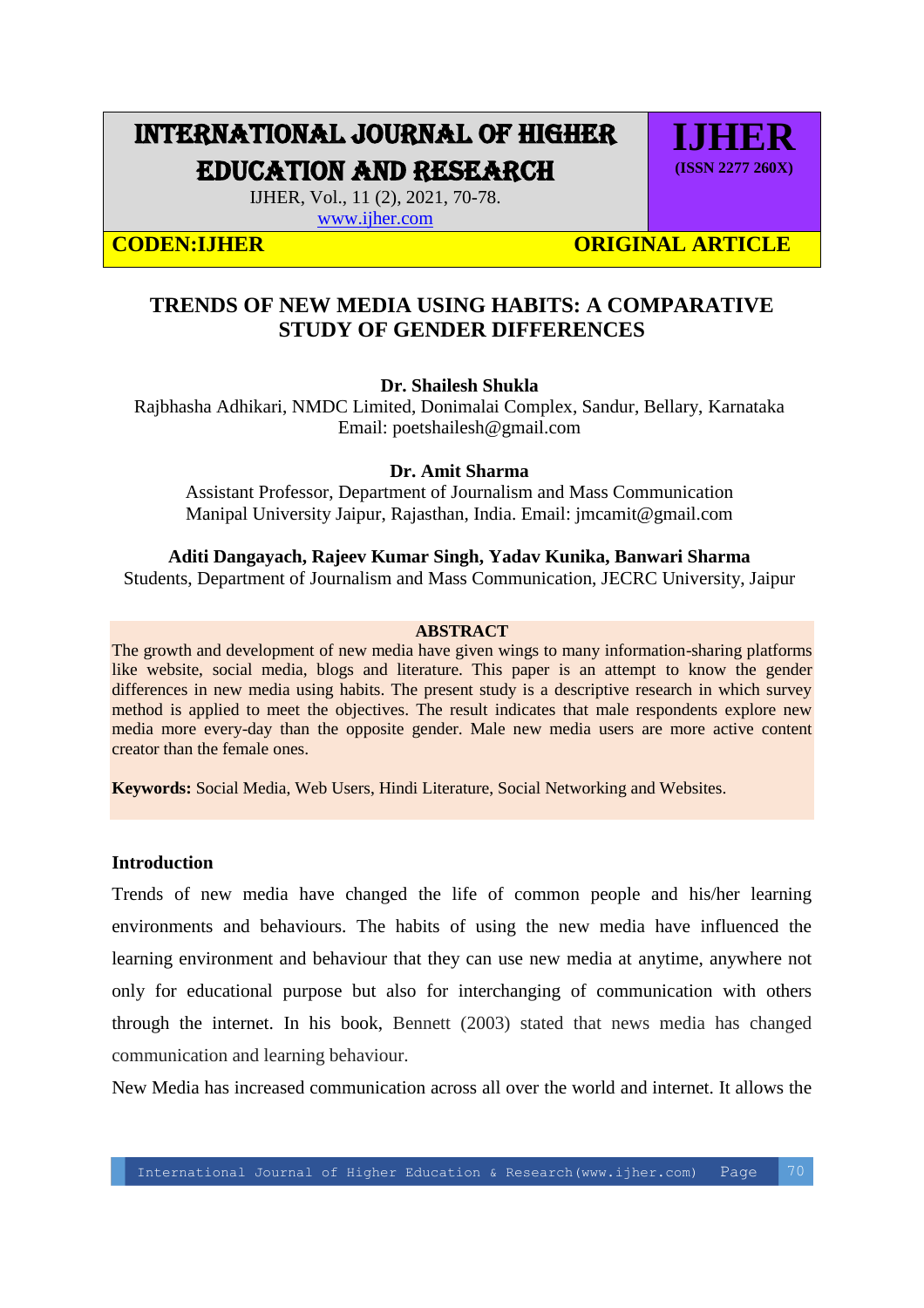people to express themselves with blogs, websites, videos, pictures and other user-generated media. Certainly, individuals can produce homemade newsletters more but their distribution was limited. In the new media scenario, an individual can have as much reach and their distribution is not limited. In his book, Lievrouw (2004) stated that the World Wide Web is relatively new but more user friendly than other mainstream media. The new media become embedded and indispensable throughout the society, culture and the economy.

Nowadays habits of using new media by people, we can predict what will be the future of new media in higher education. Using new media has improved the learning and teaching methods which are the combination of traditional (e.g. printed books and journals) and digital media (e.g. webpages, websites, etc.). With the rising in new media, teaching and learning methods have influenced the current teaching and learning paradigms. This study, focusing exclusively on the viewing habits of women and men, that indicates the differences in viewing patterns of males and females and the motivation which drives them to use media for gratification. And we will also see how women are being portrayed in using media as compared to men.

With the onset of new media both male and female engaged in making and engendering identity through different online tools such as weblogs, fan pages, focus group discussions, etc. these tools articulate our preference associated with different fields of our lives. Media research provides a deeper and clear understanding of student's learning technology and also the habits of using new media by males and females. In their work Kesseler & Bergs (2003) stated that globalization and medialization processes have led to an increase in communication efficiency and speed. The aim was to facilitate communication, to make it faster and less costly.

### **Review of literature**

Sharma & Goyal (2018) examined the use of social media for information dissemination. The objective of the study is to know media priming and truthfulness of the message. The researcher conducted the content analysis to meet the objectives. The result indicates that the tweets posted on BJP's official Twitter handle have a positive agenda. While these tweets are primed by the mainstream media.

In a research work "Malik, Dhir, and Nieminen (2016) examined the uses and gratifications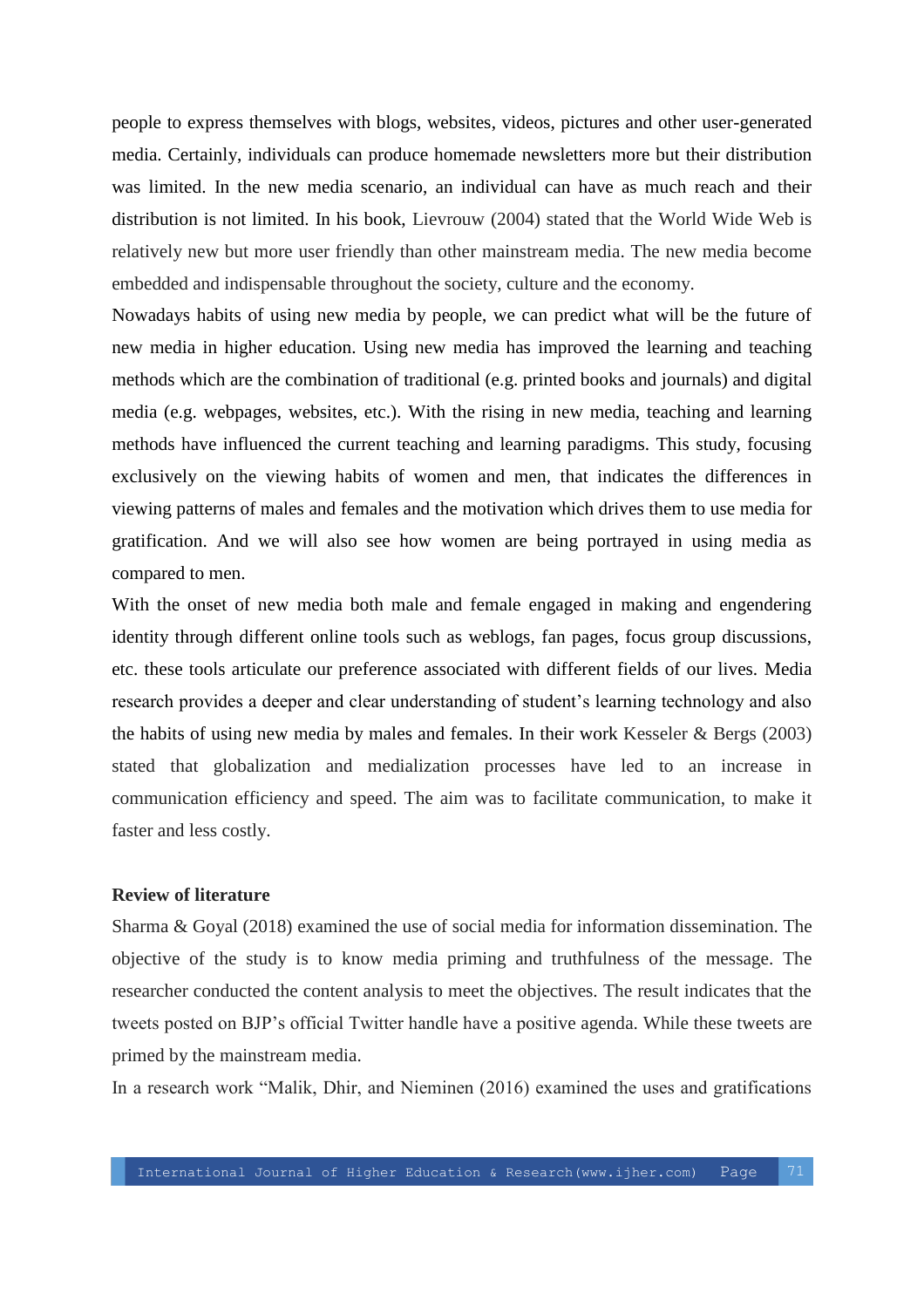of digital photo sharing on social networking platform Facebook. The researcher conducted an online survey of 368 respondents. The result indicates that age is the positive correlation with disclosure and social influence gratifications; gender differences were identified among habit and disclosure gratifications; several photos shared were negatively correlated with habit and information sharing gratifications.

Papathanassopoulos, Coen, Curran, Aalberg, Rowe, Jones and Tiffen (2013) examined the dominance of Online and television media. The researcher suggested that as news media change, the media news consumption changes itself. There is a visible difference in news consumption in different countries with different media cultures and, consequently, different media behaviour, and different generations.

In a study Quan-Haase and Young (2010) examine the extension of digital technology. They conducted a comparative study to find out the gratifications obtained from Facebook and another instant messaging platform. The result indicates that social media fulfil the individual need of the user, hence it is very useful. Comparative analysis indicates that Facebook is providing more fun and knowing about the social activities occurring in one's social network. In a study, Wilska & Pedrozo (2007) examined the digital media consumption style of youth. The researcher conducted a critical empirical survey to meet the objectives. The result indicates that ICT helped youth more to use digital technology. Young people's use of and attitudes towards ICT are surprisingly similar in both Finland and Brazil.

In his study Weiser (2000) investigated the gender differences in Internet use patterns. Survey method has been used to meet the objectives. The result indicates that the gender gap in Internet use is rapidly diminishing. Males use the Internet mainly for purposes related to entertainment and leisure, whereas women use it primarily for interpersonal communication and educational assistance.

**Methodology:** This part of the study contains research problems, objectives, hypothesis, research design and sample design.

**Research Problems:** Research Problems of the present study is as follows**:-**

1. Is there a relationship between the gender of respondents and his/her new media websites, blogs, and social networking sites using habits?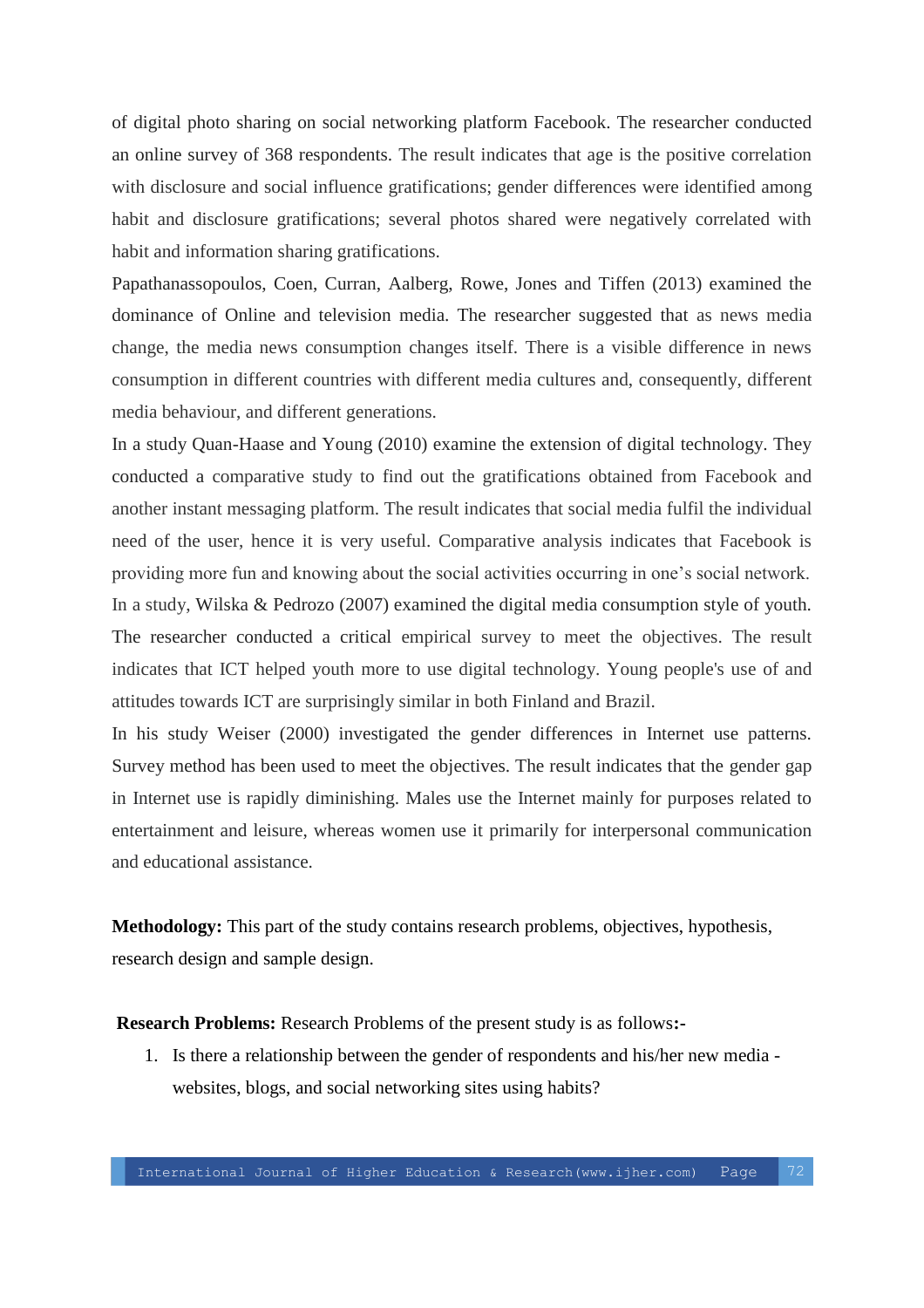- 2. Is there any relationship between gender of the respondent and his/her habit of posting own written Hindi literature/comments on new media platforms like websites, Facebook pages and blogs?
- 3. Is there any association between the gender of the respondent and its impact on his thinking regarding new media and growth of Hindi literature?

**3.2 Research Objectives:** Research objectives of the present study is as follows**:- RO1:** To know the relationship between the gender of respondents and his/her new

**RO2:** To find out the association between gender of the respondent and his/her habit of posting own written Hindi literature/comments on new media platforms like websites, Facebook pages and blogs.

**RO3:** To find out the association between the gender of the respondent and its impact on his thinking regarding new media and growth of Hindi literature.

**Research Hypothesis:** Research Hypothesis of the present study is given as follows**:-**

media-websites, blogs, and social networking sites using habits.

**Ha1:** There is an association between the gender of respondents and new media-websites, blogs, and social networking sites using habits.

**Ha2:** There is an association between gender of respondents and the habit of posting own written Hindi literature/comments on new media platforms-websites, Facebook pages, blogs.

**Research Design:** This is descriptive research. Survey method has been used to meet the objectives. Data is collected with the help of a closed-ended questionnaire which is quantitative. Cross-sectional research design has been adopted in data collection. Both dependent and independent variables are used in the present study.

**Sample Design:** All the people who use the new media platform are the universe of the present study. People who write-read the Hindi language on new media platforms are the sampling element. Sampling unit consists of all the people who read-write Hindi literature on various new media platforms. Purposive sampling technique has been used to collect the response from 500 respondents.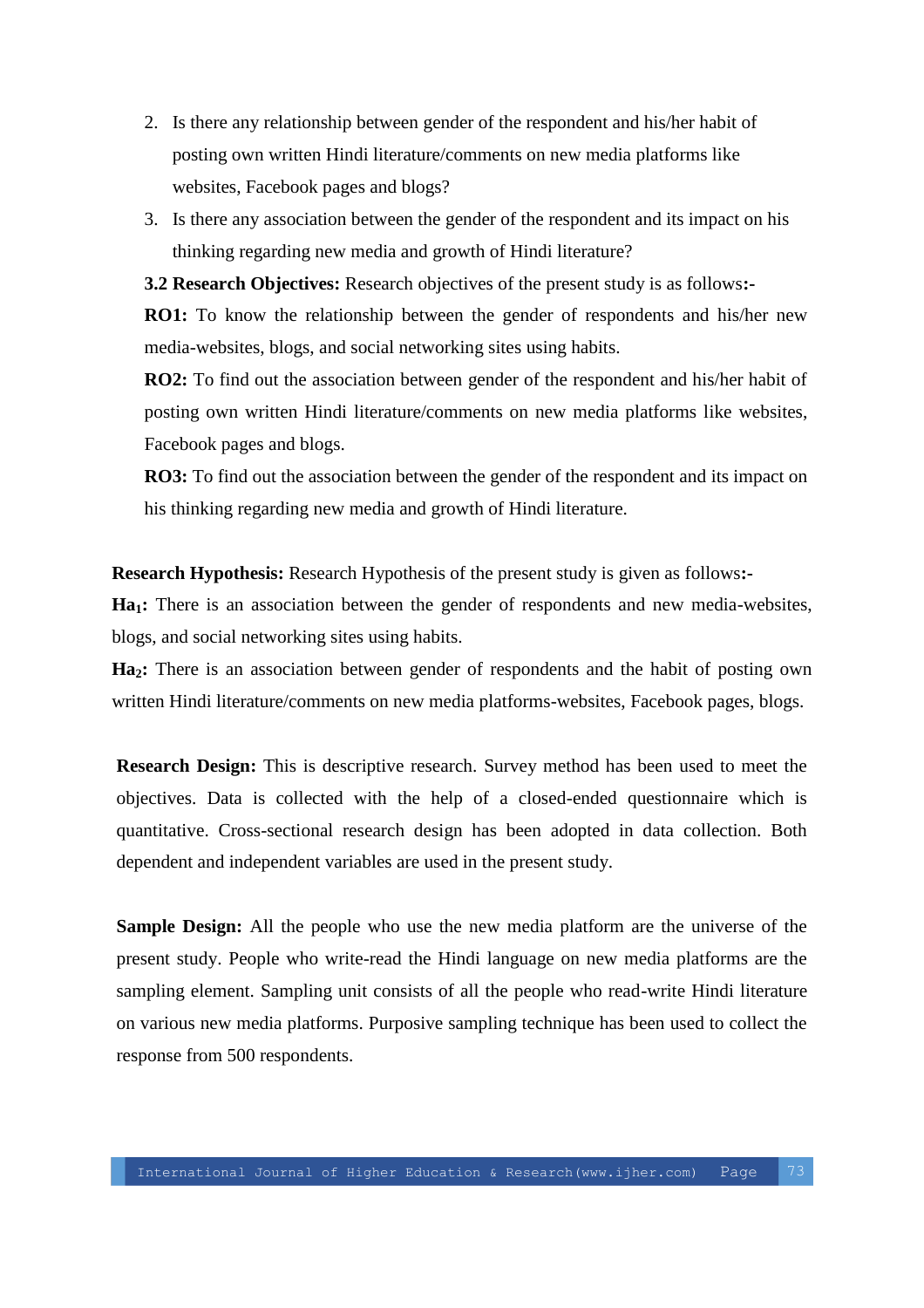**Analysis:** This part of the study contains analysis with is based on cross-tabulation of the gender of the respondents and his/her opinion on certain subjects.

**Gender and its relationship with new media-websites, blogs, social networking sites using habits.**

| Gender | Use of new media-websites, blogs, social networking sites etc. |           |           |           |          |        |
|--------|----------------------------------------------------------------|-----------|-----------|-----------|----------|--------|
|        | Never                                                          | Sometimes | Once in a | Once in a | Everyday | Total  |
|        |                                                                | on need   | Month     | Week      |          |        |
|        |                                                                | bases     |           |           |          |        |
| Female | 2.3%                                                           | 9.9%      | 0.6%      | 8.2%      | 78.9%    | 100.0% |
| Male   | 3.4%                                                           | 9.1%      | 0.6%      | 5.3%      | 81.6%    | 100.0% |

### Table: 01

Table-01 indicates that 78.9% of total female respondent use new media websites, blogs, and social networking sites every day. 8.2% female respondents use new media once a week. Another 9.9% female respondents use new media sometimes on need bases. 2.3% of the total female respondents never use new media. On the other hand, 81.6% male respondents use new media-websites, blogs, and social networking sites every day. Another 9.1% of total male respondents use new media once a month. While, 3.4% male respondent never use new media-websites, blogs, and social networking sites.

# **Gender and its association with the habit of posting own written Hindi literature/comments on new media platforms-websites, Facebook pages, and blogs.**

| Gender | You post your own written Hindi literature/comments on new media |                |        |
|--------|------------------------------------------------------------------|----------------|--------|
|        | platforms - websites, Facebook pages, blogs.                     |                |        |
|        | Yes                                                              | N <sub>o</sub> | Total  |
| Female | 53.8%                                                            | 46.2%          | 100.0% |
| Male   | 59.7%                                                            | 40.3%          | 100.0% |

#### Table-02

Table-02 indicates that 53.8% of total female respondents post own written Hindi literature/comments on new media platforms-websites, Facebook pages, and blogs, remaining 46.2% of total female respondents don't post any own written Hindi literature/comments on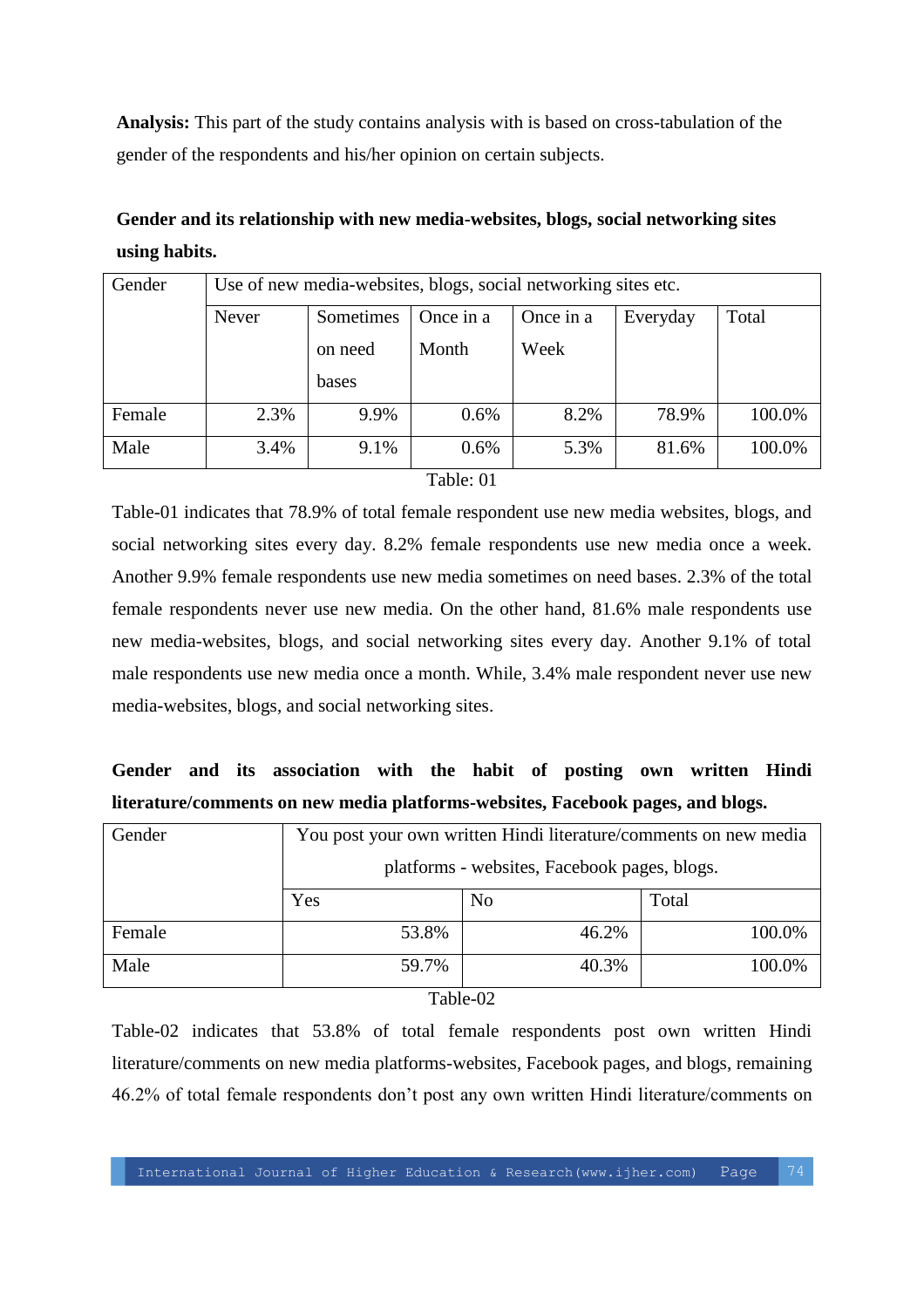new media platforms. On the other hand, 59.7% of total male respondents post his/her own written Hindi literature/comment on new media platforms. Remaining 40.3% of total male respondents never post his/her own written Hindi literature/comment on new media platforms.

**Gender and its impact on the statement that "Do you think the arrival of new media platforms- website, blogs, social networking sites etc. has brought any change in the writing of Hindi literature?"**

| Gender | The arrival of new media platforms-website, blogs, and social networking    |       |          |                |        |
|--------|-----------------------------------------------------------------------------|-------|----------|----------------|--------|
|        | sites etc. has brought a notable change in the writing of Hindi literature. |       |          |                |        |
|        | Don't Know                                                                  | Yes   | A Little | N <sub>0</sub> | Total  |
| Female | 7.6%                                                                        | 70.8% | 15.8%    | 5.8%           | 100.0% |
| Male   | 4.4%                                                                        | 75.0% | 13.1%    | 7.5%           | 100.0% |

### Table-03

Table-03 indicates that 70.8% of total female respondents think that arrival of new media platforms- website, blogs, social networking sites etc. has brought a big change in the writing of Hindi literature while only 5.8% of total respondents don't think so. While another 15.8% of total female respondents think that new media platforms-website, blogs, social networking sites etc. have brought a little bit of change in the writing of Hindi literature. On the other hand, 75.0% of total male respondents think that arrival of new media platforms- website, blogs, social networking sites etc. has brought a big change in the writing of Hindi literature while only 7.5% of total respondents don't think so. While another 13.1% of total female respondents think that new media platforms-website, blogs, social networking sites etc. have brought a little bit of change in the writing of Hindi literature.

# **Gender and its relationship with the statement that new media- websites, blogs, social networking sites have provided a platform to budding writers.**

| <b>Gender</b> | New media- websites, blogs, and social networking sites have |                |        |  |  |
|---------------|--------------------------------------------------------------|----------------|--------|--|--|
|               | provided a platform to budding writers.                      |                |        |  |  |
|               | Yes                                                          | N <sub>0</sub> | Total  |  |  |
| Female        | 93.6%                                                        | 6.4%           | 100.0% |  |  |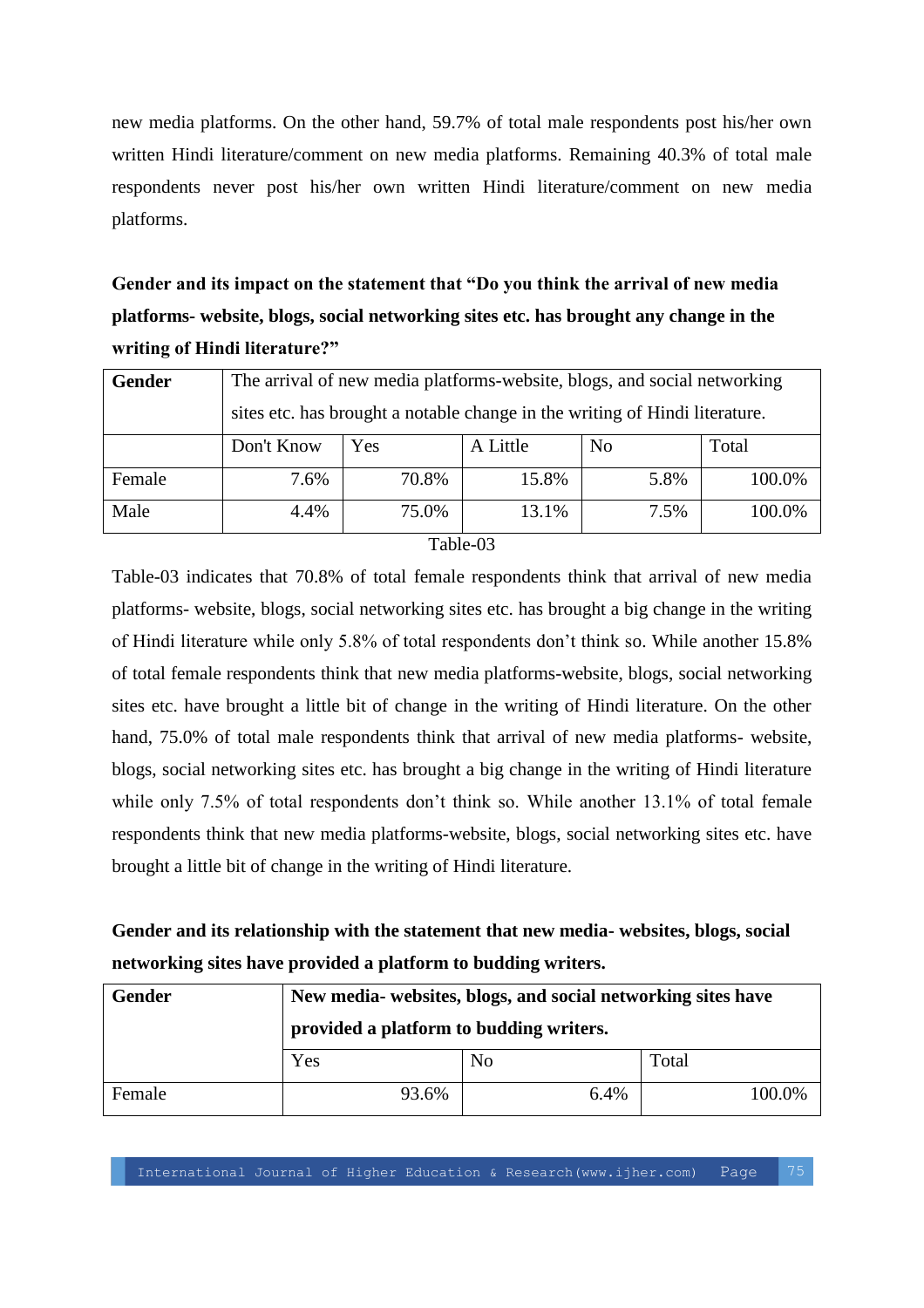| Male | 97.2% | 2.8% | $\gamma$ %<br>. |  |
|------|-------|------|-----------------|--|
|      |       |      |                 |  |

#### Table-04

Table-04 indicates that 93.6% of total female respondents think that new media-websites, blogs, and social networking sites have provided a platform to budding writers. While remaining 6.4% of total respondents don't think so. On the other hand, 97. 2 of total male respondents think that new media-websites, blogs, and social networking sites have provided a platform to budding writers. While remaining 2.8% of total respondents think that new media-websites, blogs and social networking sites have not provided a platform to budding writers.

**Gender and its relationship with the statement that the availability of Hindi literature on new media-websites, blog, social networking sites have got those readers who did not read Hindi literature in traditional media.**

| Gender | Availability of Hindi literature on new media-websites, blog, and social  |       |                |        |  |
|--------|---------------------------------------------------------------------------|-------|----------------|--------|--|
|        | networking sites have got those readers who did not read Hindi literature |       |                |        |  |
|        | in traditional media.                                                     |       |                |        |  |
|        | Don't Know                                                                | Yes   | N <sub>0</sub> | Total  |  |
| Female | 16.4%                                                                     | 78.4% | 5.3%           | 100.0% |  |
| Male   | 12.5%                                                                     | 80.0% | 7.5%           | 100.0% |  |

Table-05

Table-05 indicates that 78% of total female respondents think that availability of Hindi literature on new media-websites, blog, and social networking sites have got those readers who did not read Hindi literature in traditional media. While 5.3% of total female respondents do not think like that. On the other hand, 80% of total male respondents think that availability of Hindi literature on new media-websites, blog, and social networking sites have got those readers who did not read Hindi literature in traditional media. While 7.5% of total male respondents have against opinion.

### **Chi-squire test for hypothesis testing**

**Ho1. There is no association between the gender of respondents and new media websites, blogs, and social networking sites using habits.**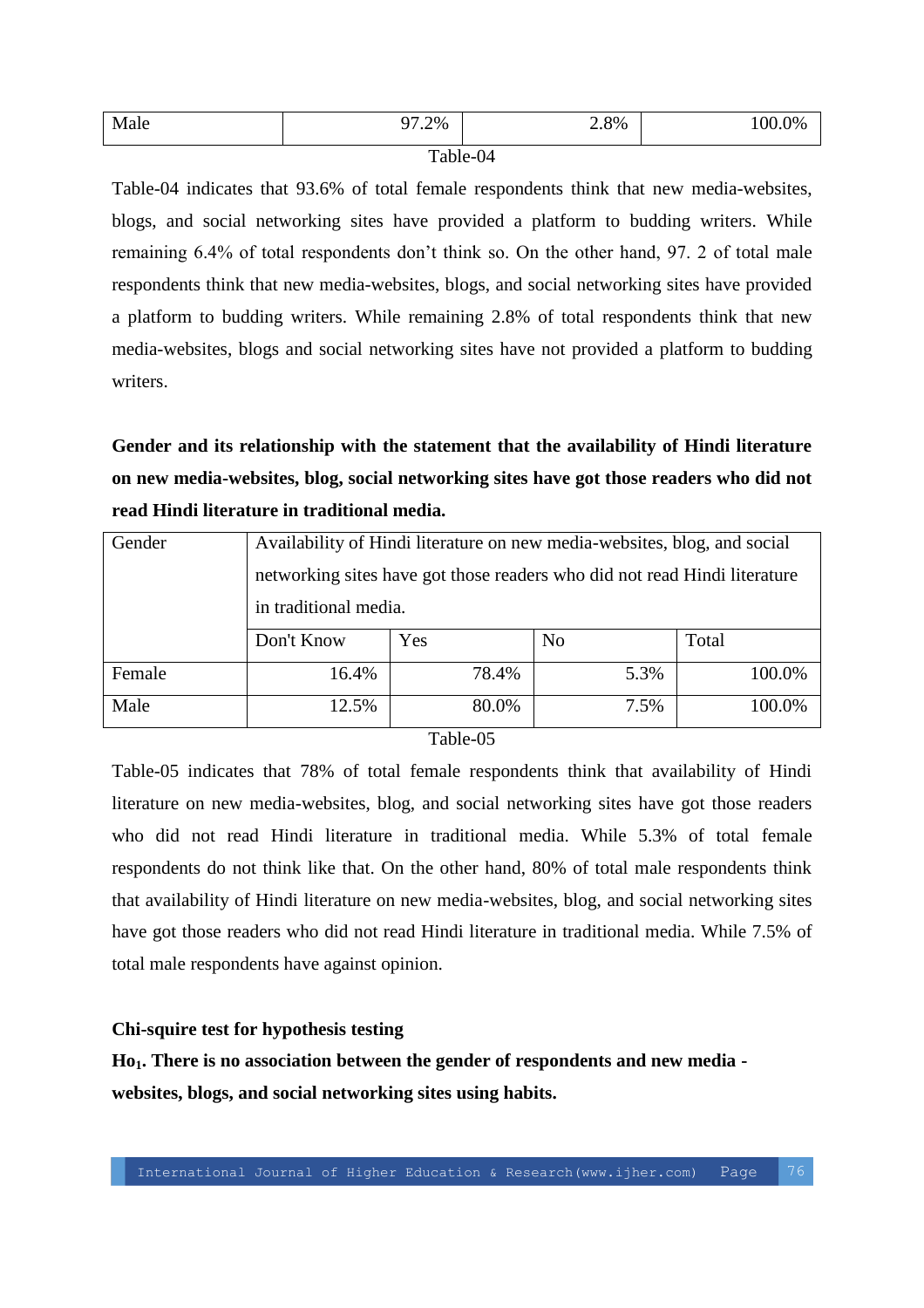| Pearson Chi-Square Test |  |                       |  |  |
|-------------------------|--|-----------------------|--|--|
| Value                   |  | Asymp. Sig. (2-sided) |  |  |
| $2.575^{\rm a}$         |  | 0.958                 |  |  |

There is no association between the gender of respondents and new media-websites, blogs, and social networking sites using habits because p-value 0.958 is higher than the level of significance i.e. 0.05. So, null hypothesis "there is no association between gender of respondents and new media - websites, blogs, and social networking sites using habits" fails to reject.

**Ho2. There is no association between gender of respondents and the habit of posting own written Hindi literature/comments on new media platforms -websites, Facebook pages, blogs.**

| Pearson Chi-Square Test |    |                       |  |  |
|-------------------------|----|-----------------------|--|--|
| Value                   | Эf | Asymp. Sig. (2-sided) |  |  |
| $1.629$ <sup>a</sup>    |    | 0.443                 |  |  |

There is no any association between gender of respondents and the habit of posting own written Hindi literature/comments on new media platforms-websites, Facebook pages, blogs because p-value 0.443 is higher than the level of significance i.e. 0.05. So, null hypothesis "There is no association between gender of respondents and the habit of posting own written Hindi literature/comments on new media platforms-websites, Facebook pages, blogs." fails to reject.

### **Conclusion**

Male respondents explore more new media than female every-day. It indicates that males are more interested to use social media. Male new media use more regularly posts his/her written comment on various new media platforms like websites, Facebook page and blogs. It indicates that male new media users are more active content creator than the female. Male new media users more positively think that arrival of new media platforms-websites, blogs and social networking sites have brought a measurable change in writing Hindi than the female users. Male respondents have more strong opinion than the opposite gender that new media- websites, blogs, and social networking sites have provided a platform to budding